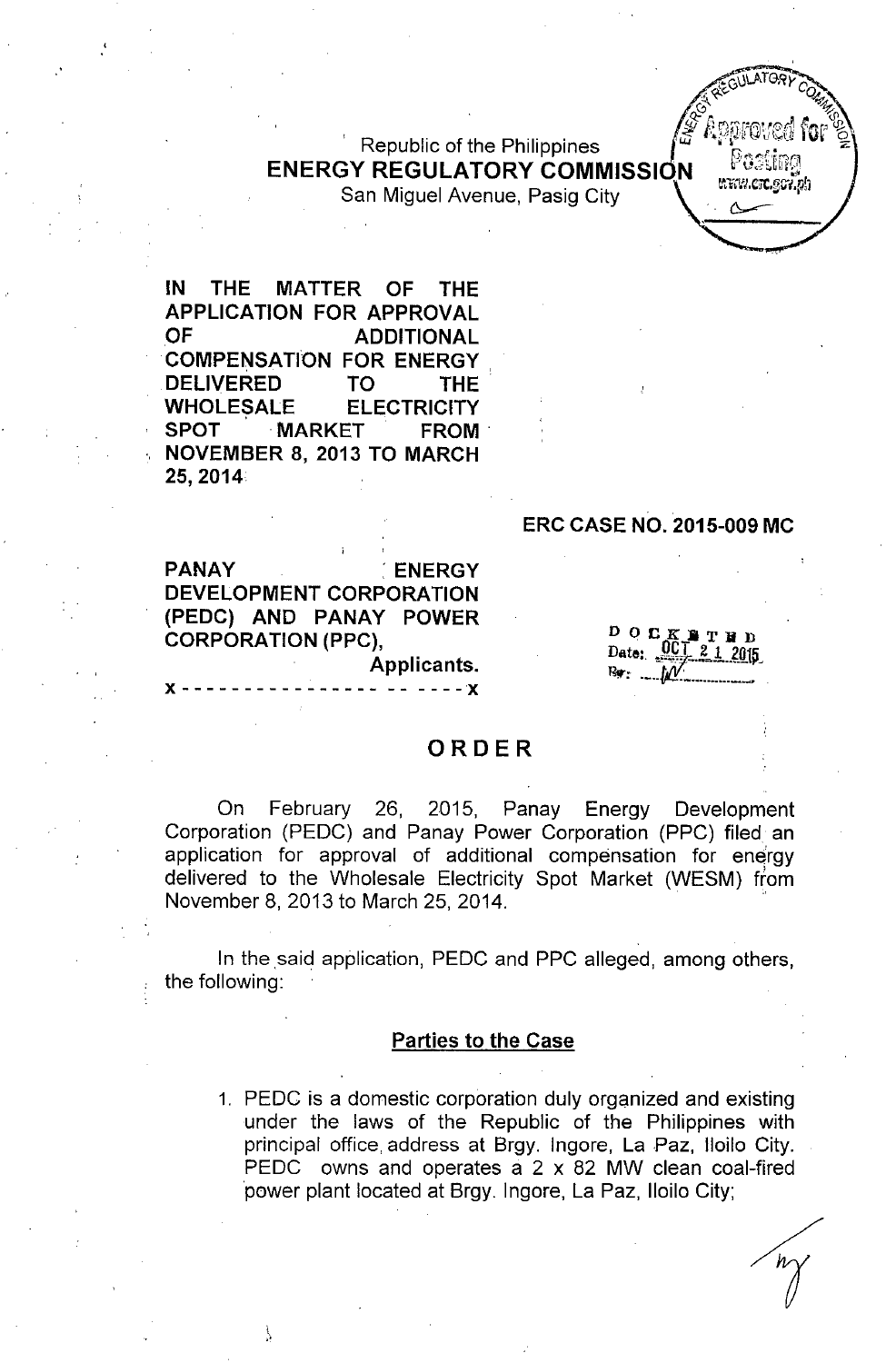2. PPC is a domestic corporation duly organized and existing under the laws of the Republic of the Philippines with principal office address at Brgy. Ingore, La Paz, Iloilo City. PPC owns and operates a 72 MW (PPC 1) and a 20 MW (PPC 2) diesel-fired power plants located at Brgy. Ingore, La Paz, Iloilo City;

### Statement of Facts and of the Case

- 3. In view of the power system disturbance brought about by Typhoon Yolanda on November 8, 2013, the Commission suspended the operations of the WESM in the Visayas effective November 8,2013 at 1500H1. This suspension was lifted effective 0100H on March 26, 2014 upon the Commission's determination that competitive trading has already been achieved2;
- 4. Under the WESM Rules, during market suspension, the Market Operator (MO) shall impose an Administered Price to be used as basis for settlements (WESM Rule 6.2.3). The market price during a trading interval in which the Commission has declared the spot market to be suspended and up to the time that the market resumes is to be determined by the MO (WESM Rule 6.8.3.1);
- 5. In addition, during market suspension, the System Operator (SO) is responsible for giving directions and coordinating the actions to be taken by the MO and the WESM Trading Participants (WESM Rule 6.2.1.1);
- 6. Pursuant to these WESM Rules, the schedules of generating plants in the Visayas, including PEDC and PPC, were controlled by the SO and both were constrained to comply with the hourly dispatch instructions of the SO, notwithstanding their obligations to deliver electricity under their respective power purchase agreements with their various off-takers;
- 7. For energy delivered by PEDC and PPC for the period of November 8, 2013 to March 25, 2014, they sought additional

<sup>&#</sup>x27; Order dated 18 November 2013 in ERC Case No. 2013-086 MC entitled "In the Matter of the The Order dated 18 November 2013 in ERC Case No. 2013-086 MC entitled "In the Matter of the Suspension of the Operations of the Philippine Wholesale Electricity Spot Market." Suspension of the Operations of the Philippine Wholesale Electricity Spot Market."<br><sup>2</sup> Order dated 24 March 2014 in ERC Case No. 2013-086 MC.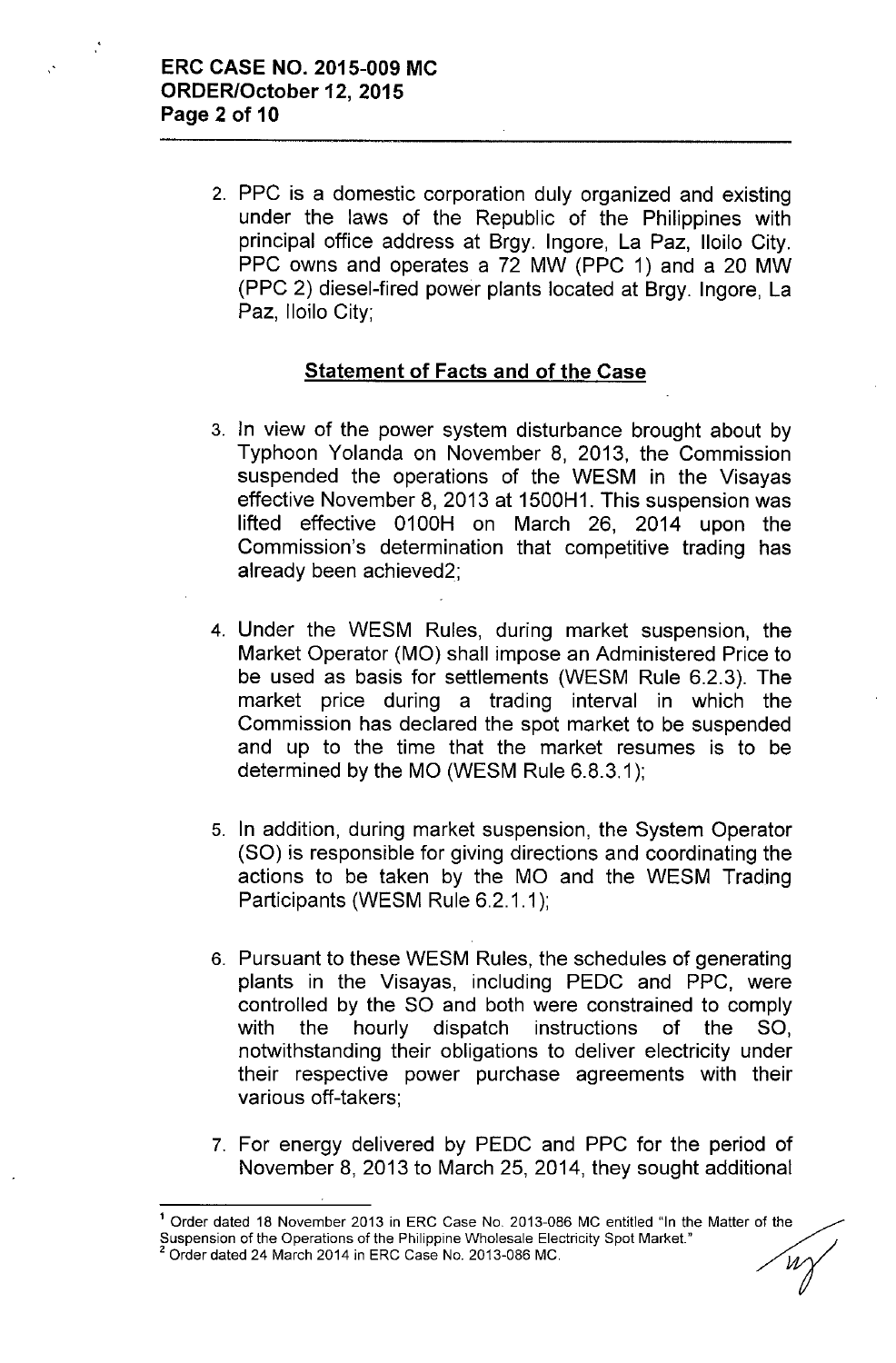### **ERC CASE NO. 2015-009 MC ORDER/October** 12, **2015 Page 3 of 10**

compensation from the Philippine Electricity Market Corporation (PEMC) as **MO,** beyond the Administered Price imposed pursuant to the Administered Price Determination Methodology3. This claim was based on the Commissionapproved rates of PEDC in ERC Case No. 2010-108RC4 and ERC Case No. 2010-066RC5, and of PPC in ERC Case No. 2009-019RC6;

8. The total amount of additional compensation sought by them, which comprises Capital Recovery Fee (CRF), Operations and Maintenance (O&M) costs, and cost of fuel, was One Hundred Three Million Six Hundred Sixty Thousand Six Hundred Three Pesos and Thirty One Centavos (PhP103,660,603.31) exclusive of Value Added Tax (VAT), broken down as follows:

(a) The price and schedule for a given price schedule or trading interval shall be equivalent to the load weighted average ex-post energy price of the corresponding trading interval of the four (4) preceding similar days that have not been administered.

In case any of the prices covered by the four preceding same days have been administered, said prices shall be excluded and replaced with the prices that have not been administered from the most recent earlier same or similar day.

- (b) The trading participant that has complied with the instructions during market suspension or intervention may be entitled to additional compensation upon determination and sufficient proof that the administered price is not sufficient to cover the following:
	- (1) Fuel costs incurred in complying with the dispatch instructions; and
	- (2) Variable operating and maintenance costs incurred in complying with the dispatch instructions (which may include start-up and shut-down costs).

4 Decision dated 22 August 2011 and Order dated 5 July 2014 in ERC Case No. 2010-108 RC entitled "In the Matter of the Application for Approval of the Electric Power Purchase Agreement (EPPA) between Aklan Electric Cooperative Incorporated (AKELCO) and Panay Energy Development Corporation (PEDC), with Prayer for Provisional Authority.

5 Decision dated 11 April 2011 in ERC Case No. 2010-066 RC entitled "In the Matter of the Application for Approval of the Electric Power Purchase Agreement (EPPA) between Antique Electric Cooperative, Incorporated (ANTECO) and Panay Energy Development Corporation ~PEDC), with Prayer for Provisional Authority."

Decision dated 19 April 2010 in ERC Case No. 2009-019 RC entitled "In the Matter of the Application for the Suspension of the Implementation of Table "B" Base Rates in the Order dated July 5, 2006 in ERC Case No. 2005-043 RC, with Prayer for Provisional Authority." The *tariff* rate is adjusted monthly corresponding to the percentage change in the CPI and in the actual Peso per Dollar exchange rate, as published by the BSP, of the last day of the month immediately preceding the applicable billing period. PPC used as the base tariff rate the *effective tariff* rate for the month of June 2006, rebased to 100 level.

<sup>3</sup> Administered Price shall be determined as follows: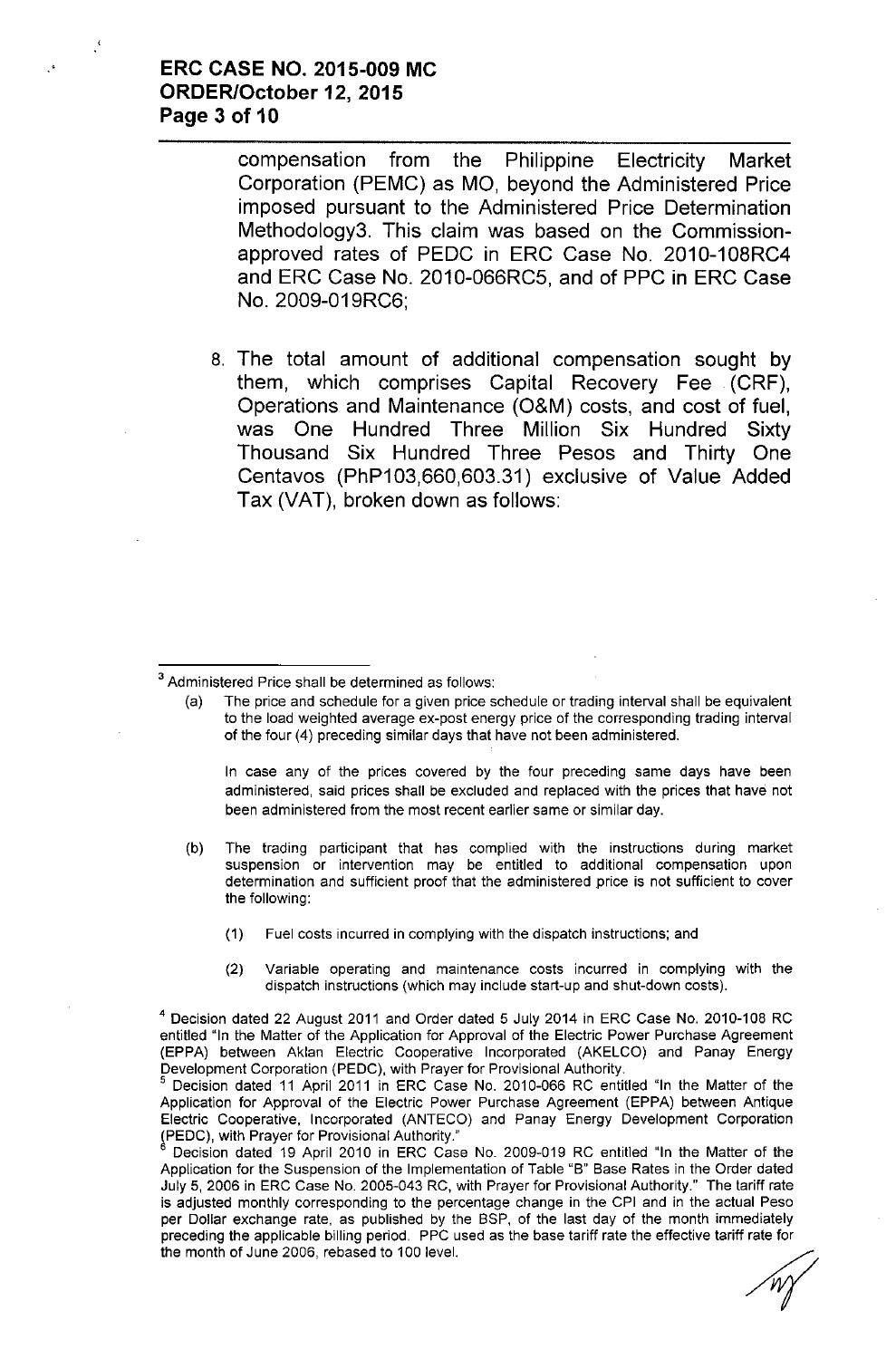# ERC CASE NO. 2015-009 MC ORDER/October 12,2015 Page 4 of 10

|                  | Period         | <b>Amount</b>                      | <b>Supporting Document</b> |
|------------------|----------------|------------------------------------|----------------------------|
|                  | <b>Covered</b> |                                    |                            |
| 1                | 8 Nov. 2013 to | PhP13,318,282.65,                  | Letter to PEMC dated 11    |
|                  | 25 Nov. 2013   | submarked as Annex "A-1".          | December 2013, hereto      |
|                  |                |                                    | attached as Annex "A".     |
|                  |                |                                    |                            |
| $\overline{2}$   | 26 Nov. 2013   | PhP50,841,074.70',                 | Letter to PEMC dated 30    |
|                  | to 25 Dec.     | submarked as Annex "B-1".          | January 2014, hereto       |
|                  | 2013           |                                    | attached as Annex "B".     |
| 3                | 26 Dec. 2013   | PhP8,514,404.79 <sup>8</sup> .     | Letter to PEMC dated 5     |
|                  | to $25$ Jan.   | submarked as Annex "C-1".          | March 2014, hereto         |
|                  | 2014           |                                    | attached as Annex "C".     |
| $\boldsymbol{4}$ | 26 Jan. 2014   | PhP12,847,219.16 <sup>9</sup> ,    | Letter to PEMC dated 28    |
|                  | to $25$ Feb.   | submarked as Annex "D-1".          | March 2014, hereto         |
|                  | 2014           |                                    | attached as Annex "D".     |
| 5                | 26 Feb. 2014   | PhP18, 139, 622.01 <sup>10</sup> . | Letter to PEMC dated 15    |
|                  | to 25 Mar.     | submarked as Annex "E-1".          | May 2014, hereto           |
|                  | 2014           |                                    | attached as Annex "E".     |
|                  | <b>TOTAL</b>   | PhP 103,660,603.31                 |                            |

9. In response, PEMC computed the additional compensation due to them for energy delivered for the period of November 8, 2013 to March 25, 2014 to amount to only Twenty Seven Million Two Hundred Forty Three Thousand Four Hundred Ninety Six Pesos and Seventy One Centavos (PhP27,243,496.71) exclusive of VAT, broken down as follows:

|                | <b>Period</b>  | <b>Amount</b>             | <b>Supporting Document</b>  |
|----------------|----------------|---------------------------|-----------------------------|
|                | <b>Covered</b> | (VAT Exclusive)           |                             |
|                | 8 Nov. 2013 to | PhP10,440,952.27,         | <b>PEMC Letter dated 15</b> |
|                | 25 Nov. 2013   | submarked as Annex "F-1". | April 2014 with             |
| $\overline{2}$ | 26 Nov. 2013   | PhP12,866,861.61,         | <b>Settlement Invoice</b>   |
|                | to 25 Dec.     | submarked as Annex "F-2". | dated 14 April 2014         |
|                | 2013           |                           | hereto attached as          |
|                |                |                           | Annex "F".                  |
| 3              | 26 Dec. 2013   | PhP1,392,797.38,          | <b>PEMC Letter dated 15</b> |
|                | to $25$ Jan.   | submarked as Annex "G-1". | May 2014 with               |
|                | 2014           |                           | Settlement Invoice          |
|                |                |                           | dated 14 May 2014           |
|                |                |                           | hereto attached as          |
|                |                |                           | Annex "G".                  |

 $<sup>7</sup>$  includes energy delivered from the 92 MW diesel power plant of PPC.</sup>

<sup>8</sup> Includes energy delivered from the 92 MW diesel power plant of PPC.

<sup>&</sup>lt;sup>9</sup> Includes energy delivered from the 92 MW diesel power plant of PPC.

<sup>&</sup>lt;sup>10</sup> Includes energy delivered from the 92 MW diesel power plant of PPC.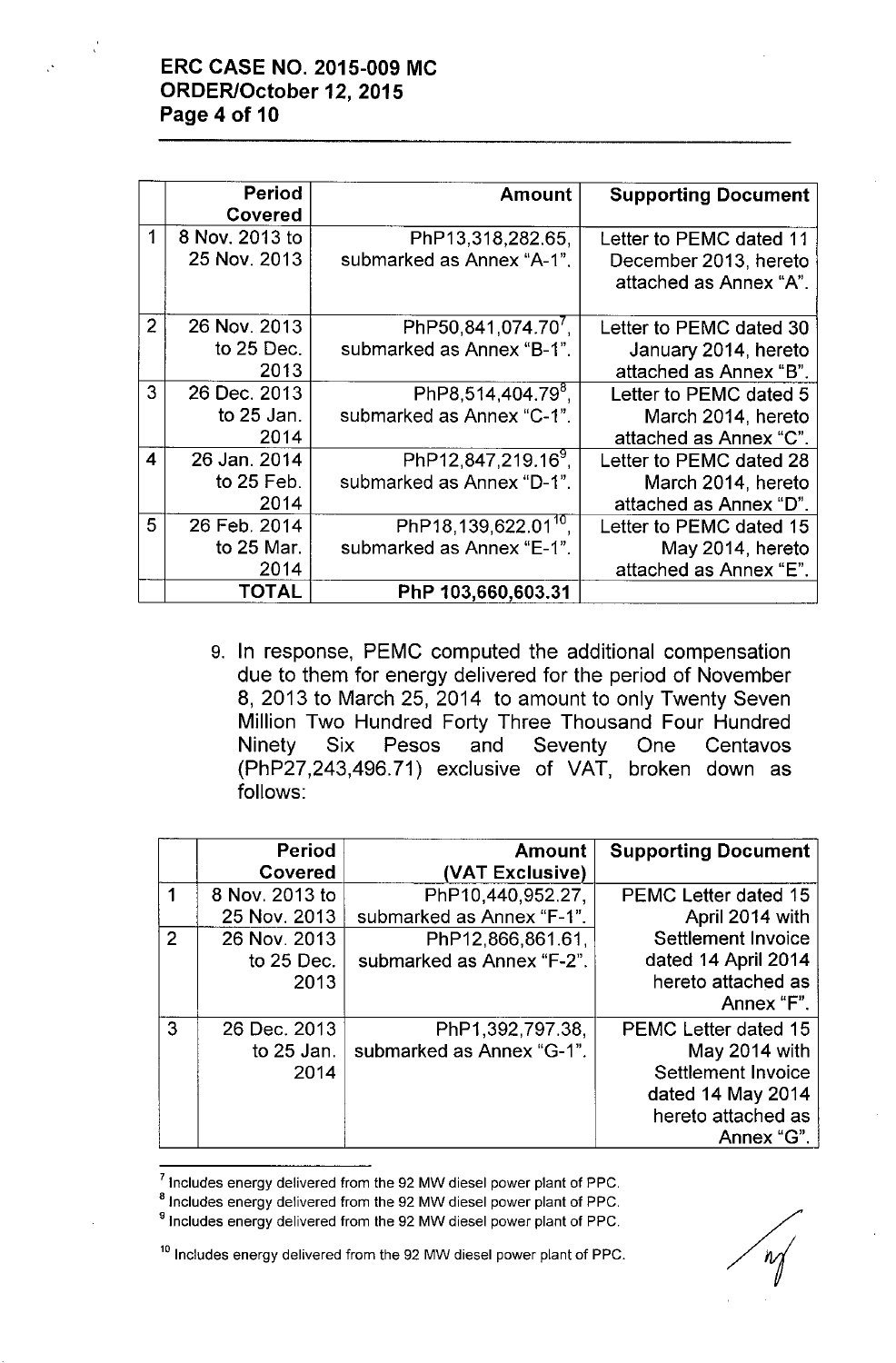# ERC CASE NO. 2015-009 MC ORDER/October 12,2015 Page 5 of 10

| 4 | 26 Jan. 2014 | PhP1,118,883.95, broken     | <b>PEMC Letter dated 14</b> |
|---|--------------|-----------------------------|-----------------------------|
|   | to 25 Feb.   | down as PhP1,118,816.80     | August 2014 with            |
|   | 2014         | (for PEDC) and PhP67.15     | Settlement Invoice          |
|   |              | (for PPC), submarked as     | dated 25 August 2014        |
|   |              | Annexes "H-1a" and "H-1b"   | hereto attached as          |
|   |              |                             | Annex "H".                  |
| 5 | 26 Feb. 2014 | PhP1,424,001.50,            |                             |
|   | to $25$ Mar. | submarked as Annex "H-2"    |                             |
|   | 2014         |                             |                             |
|   |              | The total amount of         |                             |
|   |              | PhP2,542,885.46 for the     |                             |
|   |              | two billing periods from 26 |                             |
|   |              | January 2014 to 25          |                             |
|   |              | February 2014 and 26        |                             |
|   |              | February 2014 to March 25,  |                             |
|   |              | 2014 is submarked as        |                             |
|   |              | Annex "H-3".                |                             |
|   |              |                             |                             |
|   | <b>TOTAL</b> | PhP27,243,496.71            |                             |
|   |              |                             |                             |

- 10.This amount represents only the O&M cost and cost of fuel from November 8, 2013 to January 25, 2014, and only the cost of fuel from January 26, 2014 to March 25, 2014;
- 11.The difference between PEDC and PPC's claim for additional compensation and that which was approved by PEMC is Seventy Six Million Four Hundred Seventeen Thousand One Hundred Six Pesos and Fifty Nine Centavos (PhP76,417,106.59), exclusive of VAT. Below is a summary of their claim for additional compensation for energy delivered during market suspension:

|                | <b>Period</b><br>Covered           | <b>Additional</b><br>Compensation<br>sought by PEDC<br>and PPC<br>(VAT Exclusive) | <b>PEMC-Approved</b><br><b>Additional</b><br>Compensation<br>(VAT Exclusive) | <b>Amount now</b><br>claimed as<br><b>Additional</b><br>Compensation<br>(VAT Exclusive)<br>(Difference<br><b>between Columns</b><br>3 and 4) |
|----------------|------------------------------------|-----------------------------------------------------------------------------------|------------------------------------------------------------------------------|----------------------------------------------------------------------------------------------------------------------------------------------|
|                | 8 Nov.<br>2013 to 25<br>Nov. 2013  | PhP13,318,282.65                                                                  | PhP10,440,952.27                                                             | PhP2,877,330.38                                                                                                                              |
| $\overline{2}$ | 26 Nov.<br>2013 to 25<br>Dec. 2013 | PhP50,841,074.70                                                                  | PhP12,866,861.61                                                             | PhP37,974,213.09                                                                                                                             |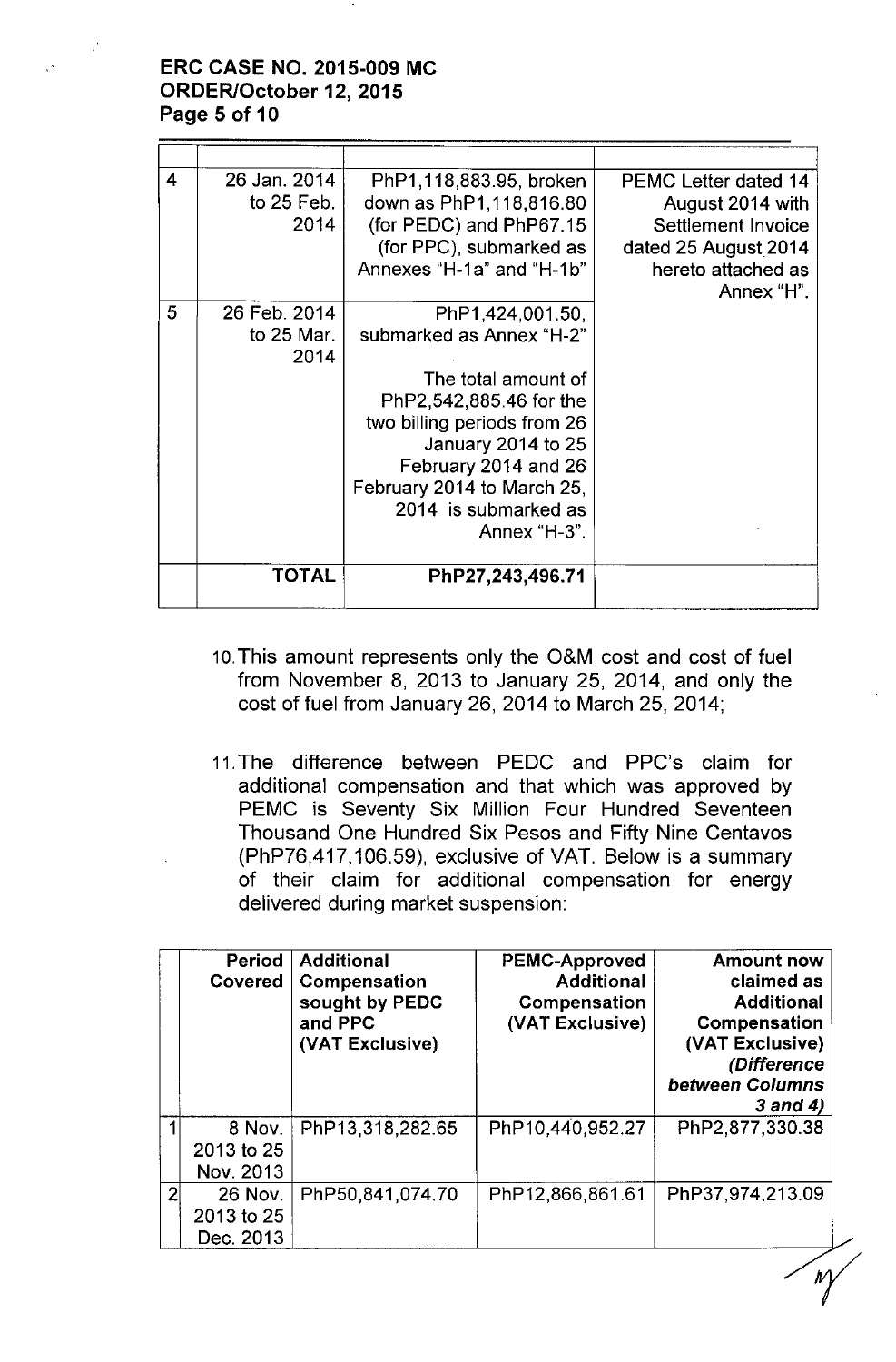# **ERC CASE NO. 2015-009 MC ORDER/October 12, 2015 Page 6 of 10**

| 3 | 26 Dec.<br>2013 to 25<br>Jan. 2014   | PhP8,514,404.79   | PhP1,392,797.38  | PhP7,121,607.41  |
|---|--------------------------------------|-------------------|------------------|------------------|
|   | 26 Jan.  <br>2014 to 25<br>Feb. 2014 | PhP12,847,219.16  | PhP1.118,883.95  | PhP11,728,335.21 |
| 5 | 26 Feb.<br>2014 to 25<br>Mar. 2014   | PhP18,139,622.01  | PhP1,424,001.50  | PhP16,715,620.51 |
|   | Total                                | PhP103,660,603.31 | PhP27,243,496.71 | PhP76,417,106.60 |

- 12.As the additional compensation paid by the MO to them, which mainly covered only O&M cost and fuel cost, remain insufficient to cover their actual costs **of** generation, they seek the Commission's approval for them to recover from the MO additional compensation for energy delivered during the period of suspension of the WESM operations in the Visayas from November 8,2013 to March 25, 2014;
- 13.PEDC and PPC submit that for the period in question, both have been deprived of the reasonable costs of power generation, which involve not only O&M costs and fuel cost, but also fixed costs, regardless of whether the power plant is run. These fixed costs include the cost of capital recovery11 or CRF, which has not been paid to them;
- 14.PEDC and PPC now come before the Commission to apply for the recovery of its CRF, as well as the cost of O&M that was not compensated from January 26, 2014 to March 25, 2014, as these have remained unpaid notwithstanding that both reasonably incurred these costs in complying with the dispatch instructions of the SO;
- 15.While it is true that CRF is recoverable in bilateral contracts entered into by PEDC and PPC, it should be pointed out, however, that during the suspension of the WESM operations in the Visayas, schedules of generating plants, including them, were controlled by the SO. Therefore, PEDC and PPC had to comply with the hourly dispatch instructions of the SO, which dispatch instructions included frequent manual load drops as dispatch for bilateral contracts were curtailed;

 $11$  Capital Recovery Fee includes costs related to the contracts entered into by PEDC and PPC to build their plants.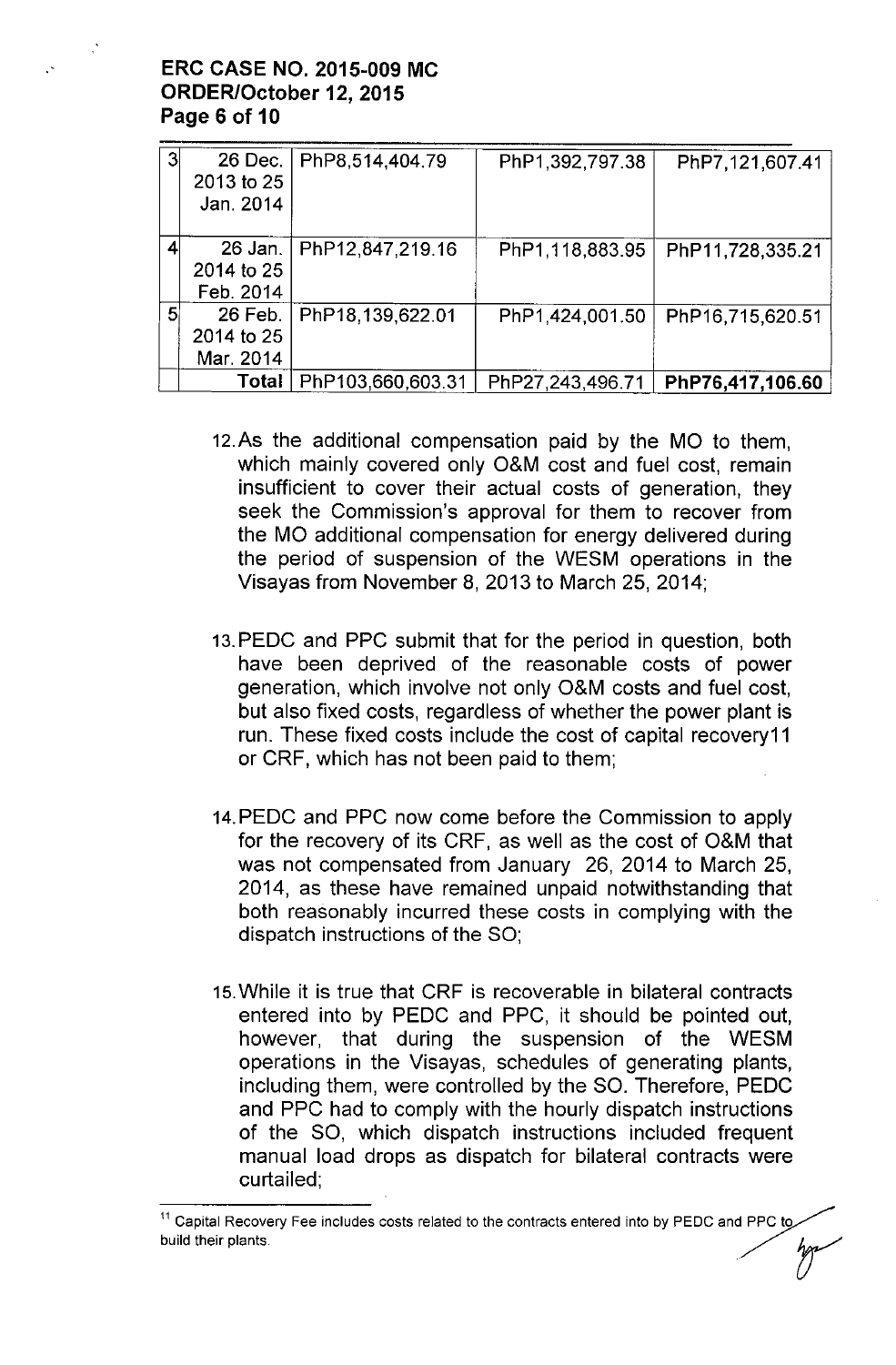- 16.lt should be noted in this regard that both **PEDC** and PPC have Commission-approved rates, which should have been the basis of compensation. However, due to the imposition of the Administered Price, both have been made to carry in part the costs of power generation, notwithstanding that the Commission had already determined their reasonableness when it approved their rates:
- 17.That there was an emergency situation that called for the imposition of the Administered Price should not prevent them from recovering their reasonable costs, especially considering that their rates have been approved by the Commission, consistent with Section 43(f) of Republic Act No. 9136, otherwise known as the Electric Power Industry Reform Act of 2001 or the EPIRA, which recognizes that the rates approved by the Commission must be such as to allow the recovery of just and reasonable costs and a reasonable return on rate base to ensure the sustainability and viable operation of an entity;
- 18.ln light of the foregoing, PEDC and PPC seek the Commission's approval to recover CRF for energy delivered during the suspension of the WESM operations in the Visayas. They also seek the Commission's approval to recover the cost of O&M that had not been compensated by the MO from January 26, 2014 to March 25, 2014;
- 19.The Administered Price Determination Methodology approved by the Commission itself sets out as one of the guiding principles in the determination of the Administered Price that it be fair and reasonable to both the suppliers and consumers of electricity;
- 20.PEDC and PPC believe that what is fair and reasonable for generation companies such as themselves is to be compensated for the actual cost of generating power during the period of market suspension. Otherwise, PEDC and PPC would in a way be subsidizing the cost of power generation as its true cost is not recovered by them; and
- 21.PEDC and PPC pray that the Commission grant their application and be allowed to recover: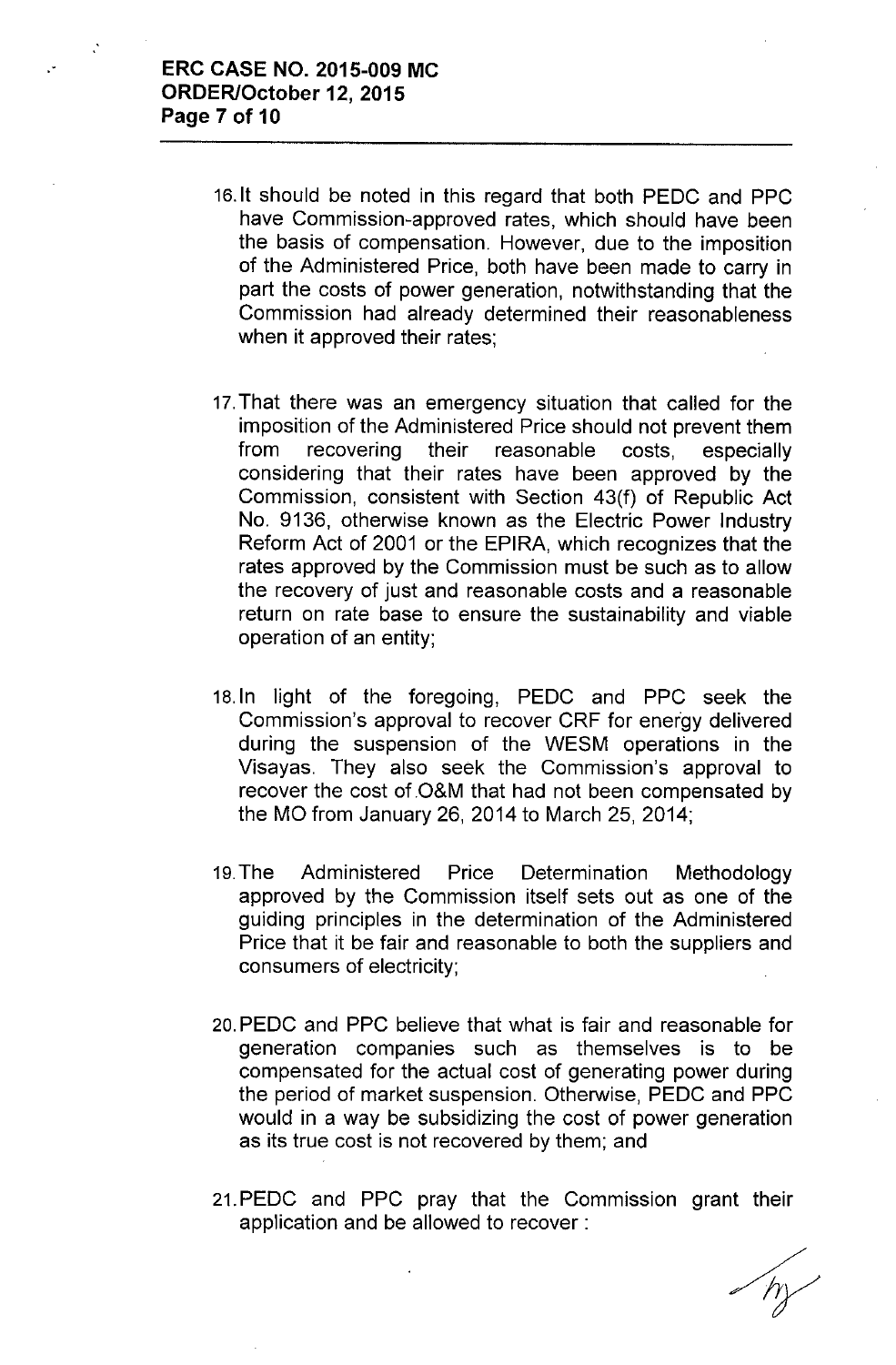- a. Additional compensation for CRF for energy delivered during the suspension of the WESM operations in the Visayas from November 8, 2013 to March 25, 2014; and
- b. The cost of O&M that had not been compensated by the MO from January 26, 2014 to March 25, 2014.

Finding the said application to be sufficient in form and in substance with the required fees having been paid, the same is hereby set for jurisdictional hearing, pre-trial conference and evidentiary hearing on November 23, 2015 (Monday) at two 0' clock in the afternoon (2:00 P.M.) at the ERC Hearing Room, 15th Floor, Pacific Center Building, San Miguel Avenue, Pasig City.

PEDC and PPC are hereby directed to cause the publication of the attached Notice of Public Hearing, at their own expense, once (1x) in a newspaper of general circulation in the Philippines, at least ten (10) days before the date of the scheduled initial hearing.

The Philippine Electricity Market Corporation (PEMC) is hereby directed to comment on the Application within ten (10) days from receipt hereof.

PEDC and PPC are directed to submit, at least five (5) days before the date of initial hearing and pre-trial conference, its Pre-trial Brief containing, among others:

- (a) a summary of admitted facts and proposed stipulation of facts;
- (b) the issues to be tried or resolved;
- (c) the documents or exhibits to be presented, stating the purposes thereof and proposed markings therefore; and
- (d) the number and names of the witnesses, with their written testimonies in affidavit form, if already available, to be attached to the Pre-trial Brief.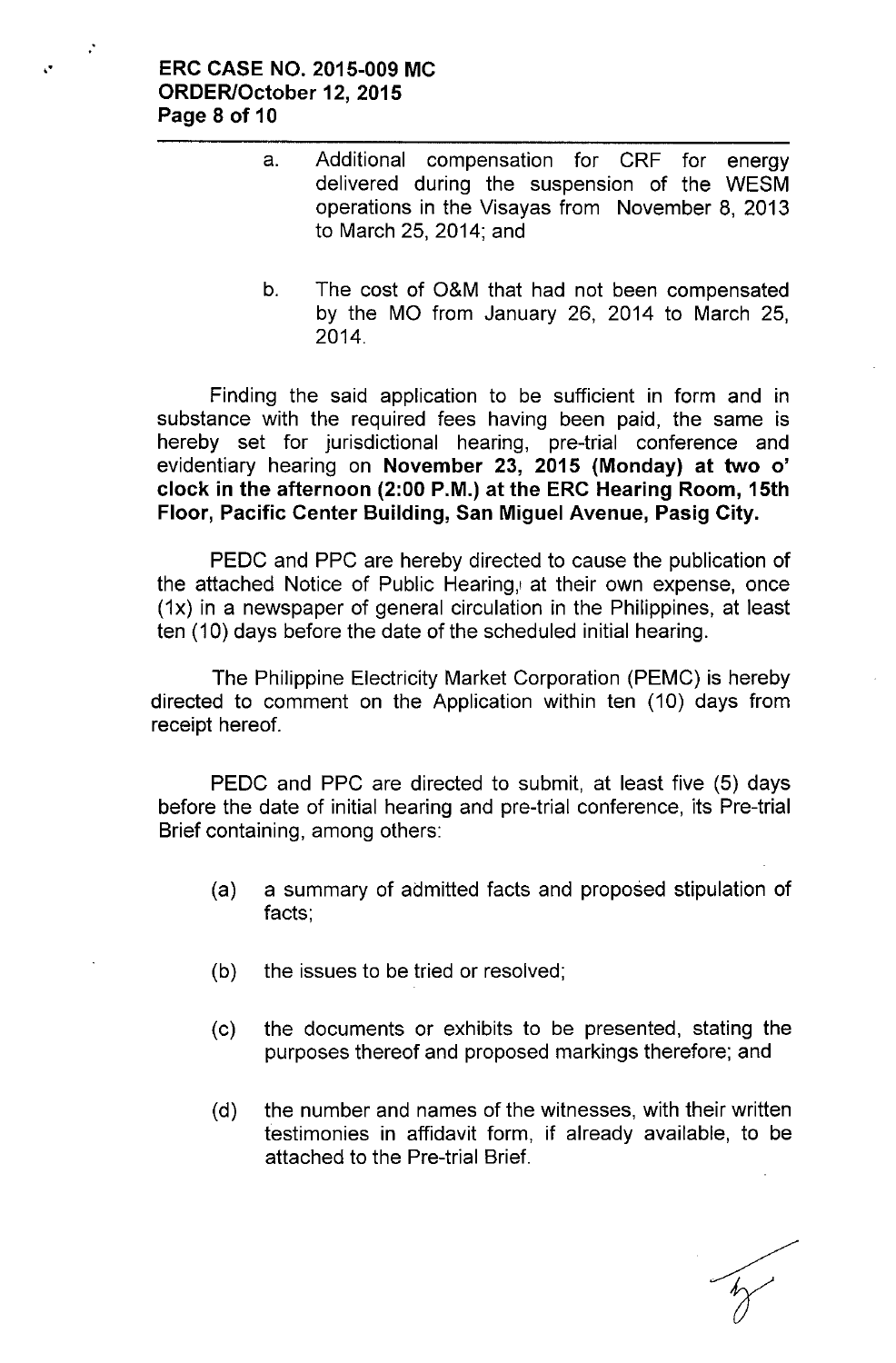Failure of PEDC and PPC to submit the required Pre-trial Brief and Judicial Affidavits of their respective witnesses within the prescribed period shall be a ground for cancellation of the scheduled hearing, and the resetting of which shall be six (6) months from said date of cancellation.

As part of the pre-trial conference, PEDC and PPC must also be prepared to make an expository presentation of their application, aided by whatever communication medium that they may deem appropriate for the purpose, in order to put in plain words and explain, for the benefit of the consumers and other concerned parties, what the application is all about and the reasons and justifications being cited in support thereof.

## SO ORDERED.

Pasig City, October 12, 2015.

FOR AND BY AUTHORITY OF THE COMMISSION:

JOSE VICENTE B. SÁLAZ*I* ENTE B. SALAZAR<br>Chairman  $\overbrace{r}$  $\mathbf{E}\mathbf{R}\mathbf{C}$  -  $\mathbf{F}$ <sup>I</sup> *Office of the C/wirman .*  $\cdots \quad \mathbb{R}$  . An extend the property  $\cdots$ J-2015-019-00861 I •••

*l*ebinjs